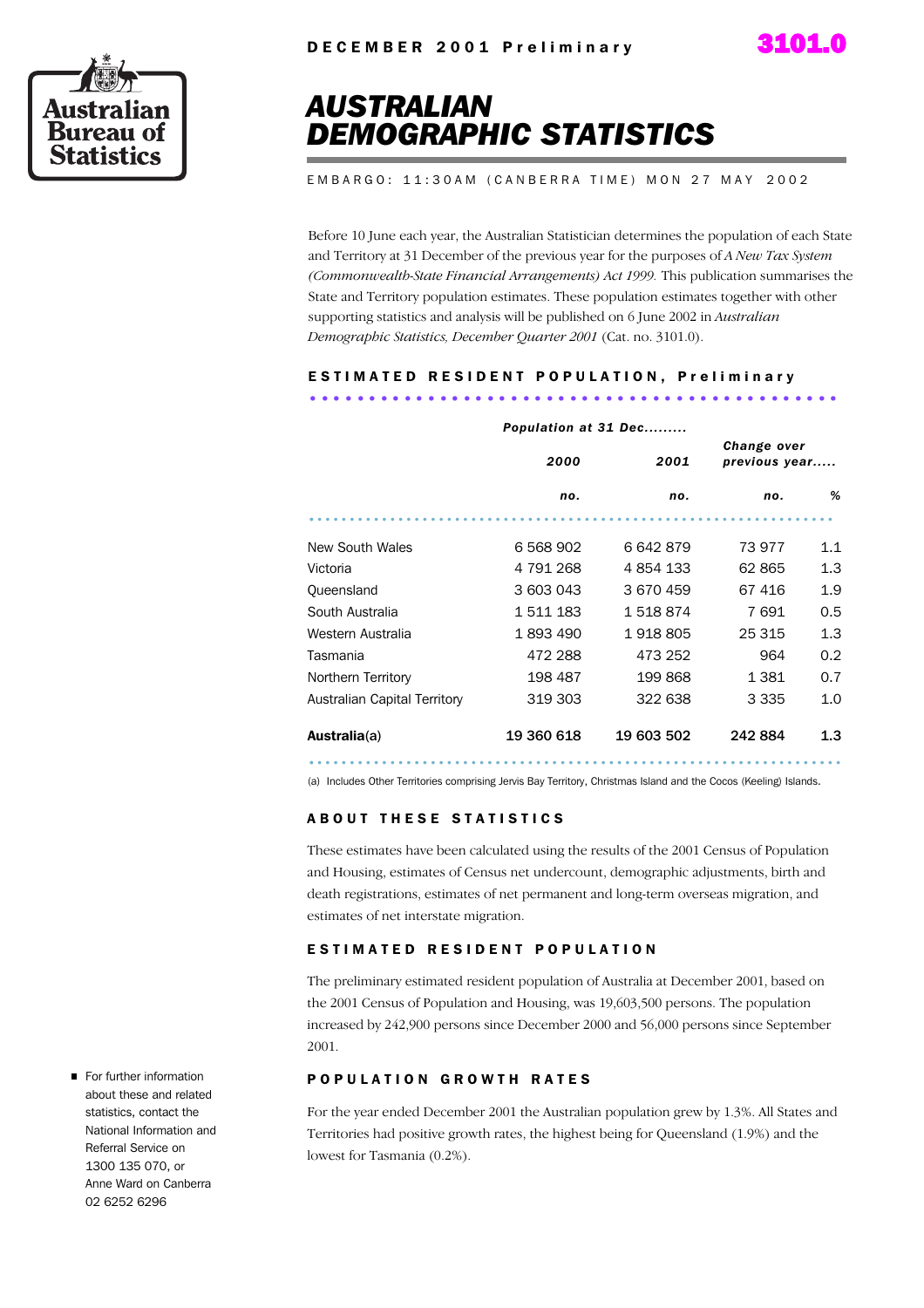#### FUTURE ISSUES

These population estimates together with other supporting statistics and analysis will be published on 6 June 2002 in *Australian Demographic Statistics, December Quarter 2001* (Cat. no. 3101.0).

The above preliminary estimates will be revised following the receipt and analysis of final overseas arrivals and departures data, the compilation of final category jumping estimates (both expected by early 2003), more detailed analysis of second release processing data from the 2001 Census of Population and Housing (expected November 2002) and additional data on other components of growth (births, deaths and interstate migration).

Detailed results from the 2001 Census of Population and Housing will be released on Monday, 17 June 2002.

Dennis Trewin Australian Statistician